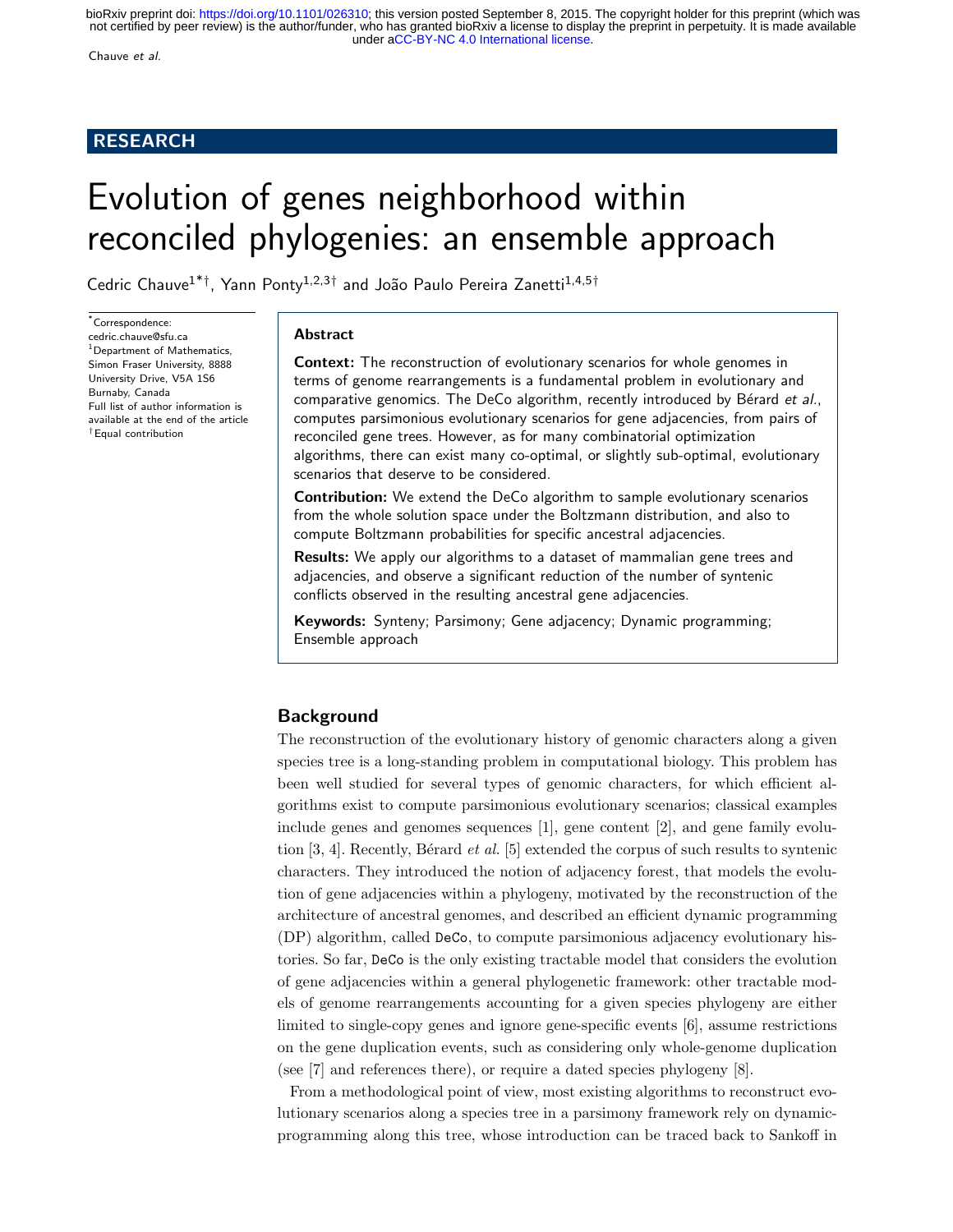Chauve *et al.* Page 2 of 12

the 1970s (see [9] for a recent retrospective on this topic). Recently, several works considered more general approaches for such parsimony problems that either explore a wider range of values for combinatorial parameters of parsimonious models [10] or consider several alternate histories for a given instance, chosen for example from the set of all possible co-optimal scenarios or from the whole solution space, including suboptimal solutions (see [11, 12, 13] for examples of this approach for the gene tree/species tree reconciliation problem).

The present work follows the later approach and extends the DeCo DP scheme toward an exploration of the whole solution space of adjacency histories, under the Boltzmann probability distribution, that assigns a probability to each solution defined in terms of its parsimony score. This principle of exploring the solution space of a combinatorial optimization problem under the Boltzmann probability distribution is sometimes known as the "Boltzmann ensemble approach". It was initially introduced in the context of RNA folding, where the probability of any given conformation at the thermodynamic equilibrium follows a Boltzmann distribution, i.e. a conformation s is observed for a given RNA w with probability  $e^{-E_{w,s}/kT}/\mathcal{Z}_w$ , where  $E_{w,s}$  is the free-energy of conformation s over w, k is the Boltzmann constant, T is the temperature, and  $\mathcal{Z}_w$  is the partition function of w. This latter quantity can be seen as a renormalization factor, and is key in the study of RNA thermodynamics, but its computation involves summing over an exponential number of conformations compatible with the RNA sequence. A major paradigm shift occurred in RNA research when McCaskill [14] showed in 1990 how an efficient algorithm for the partition function could be adapted from a DP scheme for energy minimization through a simple change of algebra. This seminal work also introduced a variant of the inside-outside algorithm [15] for computing base-pairing probabilities.

While this Boltzmann ensemble approach has been used for a long time in RNA structure analysis, to the best of our knowledge it is not the case in comparative genomics, where exact probabilistic models have been favoured recently [16, 17]. However, probabilistic models still pose computational challenges for large datasets, and so far a probabilistic model does not exist for gene adjacencies, which motivates our work. In the specific case of the DeCo model, the ability to explore alternative co-optimal or slightly sub-optimal solutions is crucial. Indeed, as DeCo models gene adjacencies, each ancestral gene can only be adjacent to at most two other genes, which is not considered in DeCo. However, the initial experiments using DeCo on mammalian gene trees resulted in hundreds of ancestral genes were involved in more than two ancestral gene adjacencies [5]. This raises the question of filtering inferred ancestral adjacencies to reduce the level of syntenic conflict, which can be done on the basis of their Boltzmann probabilities. We reason that some of the erroneously-predicted adjacencies may result from combinatorial optimization artifacts and that features of a gene adjacency parsimonious evolutionary scenario that are not robust to considering alternative equivalent, or slightly worse, solutions should be considered as dubious.

## Methods

### Models

A phylogeny is a rooted tree which represents the evolutionary relationships of a set of elements represented by its nodes: internal nodes are ancestors, leaves are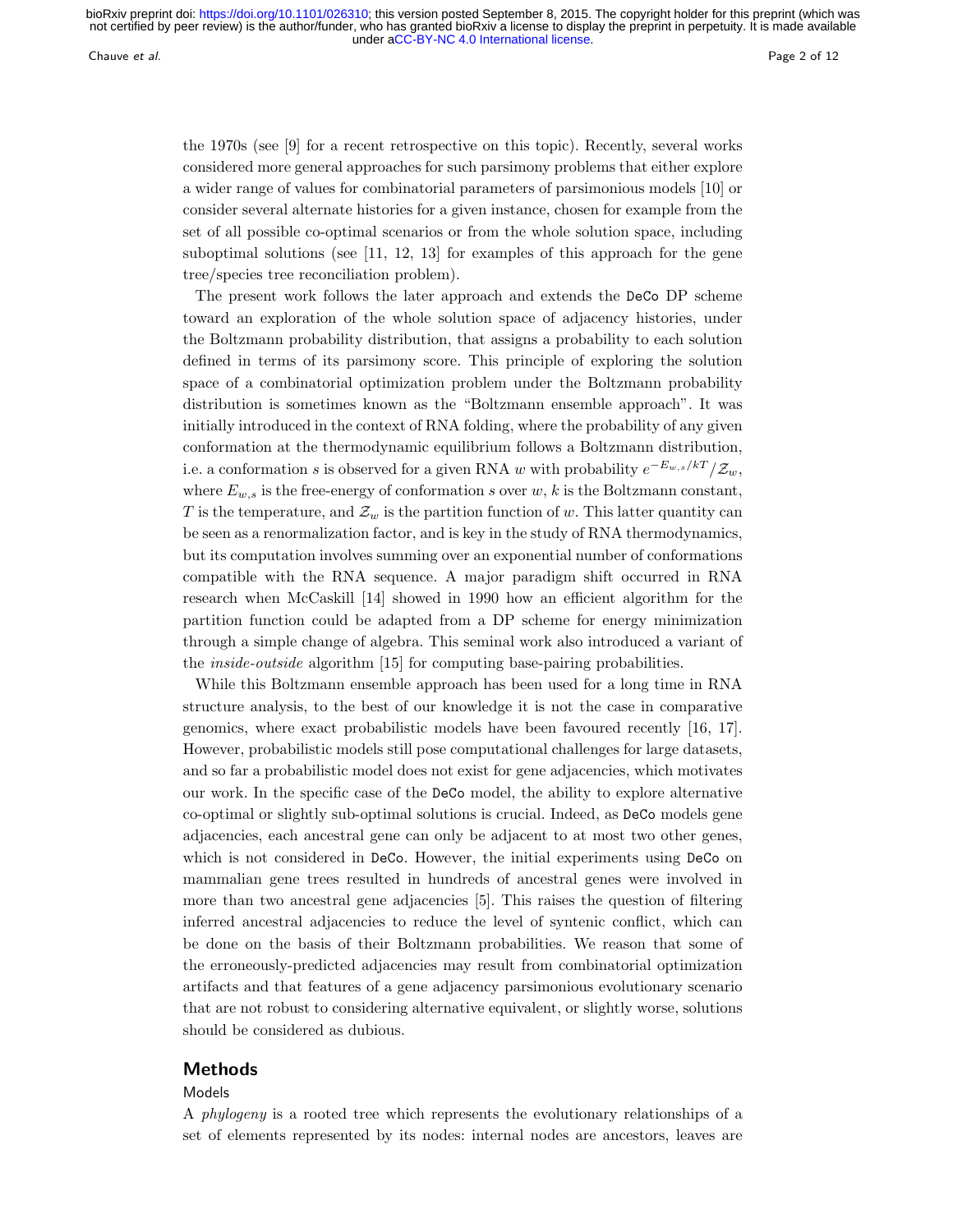Chauve *et al.* Page 3 of 12



extant elements, and edges represent direct descents between parents and children. We consider here three kinds of phylogenies (illustrated in Figure 1): species trees, reconciled gene trees and adjacencies trees/forests. Trees we consider are always rooted. For a tree T and a node x of T, we denote by  $T(x)$  the subtree rooted at x. If x is an internal node, we assume it has either one child, denoted by  $a_x$ , or two children, denoted by  $a_x$  and  $b_x$ .

Species trees. A species tree S is a binary tree that describes the evolution of a set of related species, from a common ancestor (the root of the tree), through the mechanism of *speciation*. For our purpose, species are identified with *genomes*, and genes are arranged linearly or circularly along chromosomes.

Reconciled gene trees. A reconciled gene tree is also a binary tree that describes the evolution of a set of genes, called a *gene family*, through the evolutionary mechanisms of speciation, *gene duplication* and *gene loss*, within the given species tree S. Therefore, each node of a gene tree G represents a gene loss, an extant gene or an ancestral gene. Ancestral genes are represented by the internal nodes of  $G$ , while gene losses and extant genes are represented by the leaves of G.

We denote by  $s(g) \in S$  the species of a gene  $g \in G$ , and by  $e(g)$  the evolutionary event that leads to the creation of the two children  $a_g$  and  $b_g$ . If g is an internal node of G, then  $e(g)$  is a speciation (denoted by Spec) if the species pair  $\{s(a_g), s(b_g)\}$ equals the species pair  $\{a_{s(q)}, b_{s(q)}\}$ , or a gene duplication (GDup) if  $s(a_q) = s(b_q)$  $s(g)$ . Finally, if g is a leaf, then  $e(g)$  indicates either a gene loss (GLoss) or an extant gene (Extant), in which case  $e(g)$  is not an evolutionary event.

Adjacency trees and forests. A gene adjacency is a pair of genes that appears consecutively along a chromosome. An adjacency tree represents the evolution of an ancestral adjacency through the evolutionary events of speciation, gene duplication, gene loss (these events, as described above, occur at the gene level and are modelled in the reconciled gene trees), and adjacency duplication (ADup), adjacency loss (ALoss) and  $adjacency\ break$  (ABreak), that are adjacency-specific events.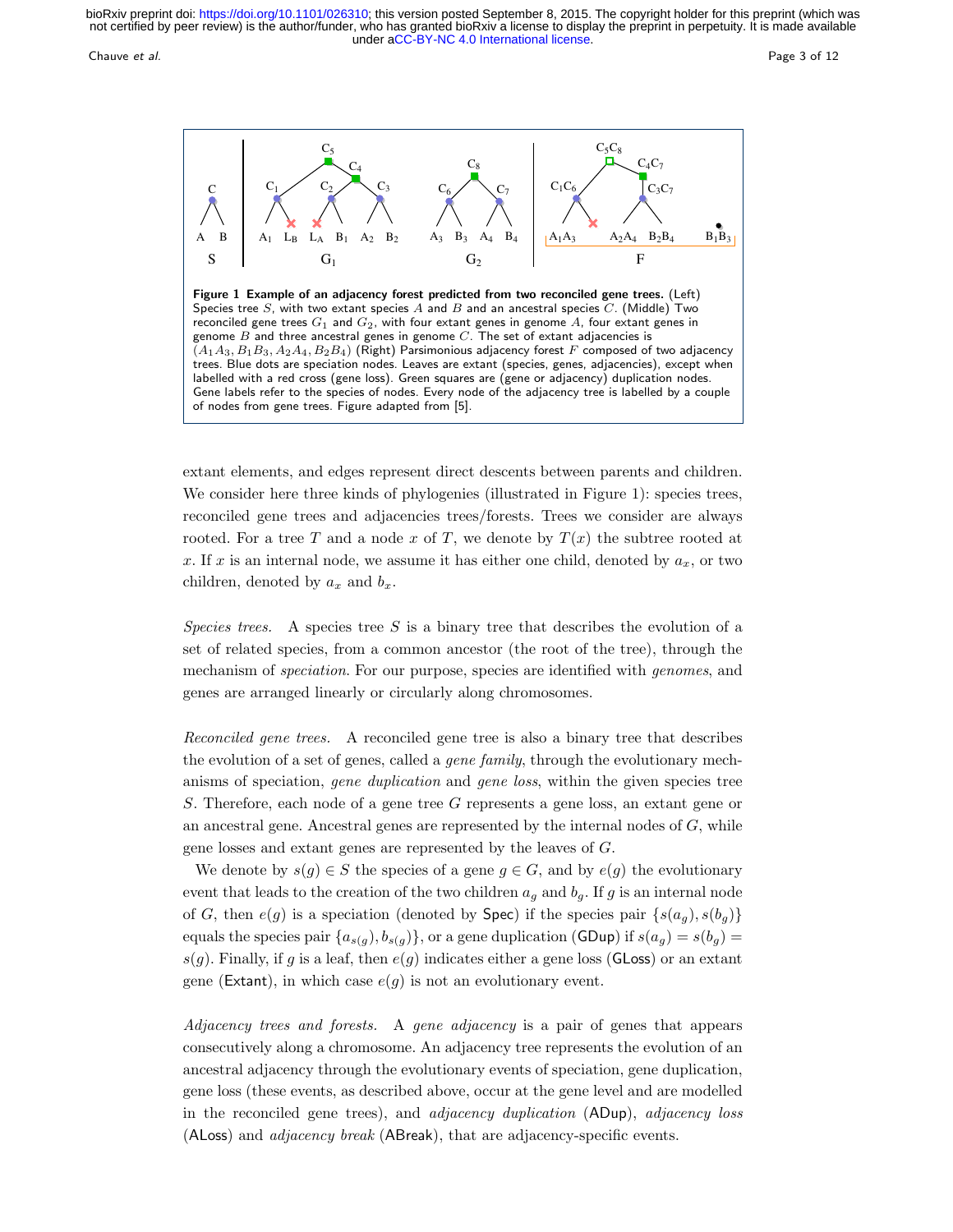- The duplication of an adjacency  ${g_1, g_2}$  follows from the simultaneous duplication of both its genes  $g_1$  and  $g_2$  (with  $s(g_1) = s(g_2)$  and  $e(g_1) = e(g_2)$ GDup), resulting in the creation of two distinct adjacencies each belonging to  ${a_{g_1}, b_{g_1} \} \times {a_{g_2}, b_{g_2}}.$
- An adjacency may disappear due to several events, such as the loss of exactly one (gene loss) or both (adjacency loss) of its genes, or a genome rearrangement that breaks the contiguity between the two genes (adjacency break).

Finally, to model the complement of an adjacency break, i.e. the creation of adjacencies through a genome rearrangement, adjacency gain (AGain) events are also considered, and result in the creation of a new adjacency tree. It follows that the evolution of the adjacency between two genes can be described by a forest of adjacency trees, called an *adjacency forest*. In this forest, each node v belongs to a species denoted by  $s(v)$ , and is associated to an evolutionary event  $e(v) \in \{\text{Spec}, \text{GDup}, \text{ADup}\}\$ if q is an internal node, or  $\{$ Extant, GLoss, ALoss, ABreak $\}$  if v is a leaf. Finally, adjacency gain events are associated to the roots of the trees of the adjacency forest. So in the same way that a gene tree  $G$  evolves within the species  $S$ , an adjacency forest  $F$  describing the evolution of the adjacency between two gene families  $G_1$  and  $G_2$ evolves within  $S$ ,  $G_1$  and  $G_2$ . We refer the reader to Fig. 1 for an illustration.

Parsimony scores and the Boltzmann distribution. When considered in a parsimonious framework, the score of an adjacency forest  $F$  is the number of adjacency gains and breaks; other events are not considered as they are the by-products of evolutionary events already accounted for in the score of the reconciled gene trees  $G_1$  and  $G_2$ . We denote by  $s_a(F)$  the parsimony score of an adjacency forest F. Let  $\mathcal{F}(G_1, G_2)$  be the set of all adjacency forests for  $G_1$  and  $G_2$ , including both optimal and sub-optimal ones, where we assume that at least one extant adjacency is composed of extant genes from  $G_1$  and  $G_2$ .

We define the *Boltzmann factor* of an adjacency forest  $F$  as

$$
\mathcal{B}(F) = e^{-\frac{s_a(F)}{kT}}.\tag{1}
$$

The partition function associated to two trees  $G_1$  and  $G_2$  is obtained as

$$
\mathcal{Z}(G_1, G_2) = \sum_{F \in \mathcal{F}(G_1, G_2)} e^{-\frac{s_a(F)}{kT}}
$$
\n
$$
(2)
$$

where  $kT$  is an arbitrary constant. The partition function implicitly defines a Boltzmann probability distribution over  $\mathcal{F}(G_1, G_2)$ , where the probability of an adjacency forest  $F$  is defined by:

$$
P(F) = \frac{e^{\frac{-s_a(F)}{kT}}}{\mathcal{Z}(G_1, G_2)}.
$$
\n(3)

By exponentially favouring adjacency forests with lower parsimony scores, the Boltzmann distribution provides an alternative way to probe the search space, which is heavily influenced by the choice of  $kT$ . Indeed, decreasing  $kT$  values will skew the Boltzmann distribution towards more parsimonious adjacency forests. Its limiting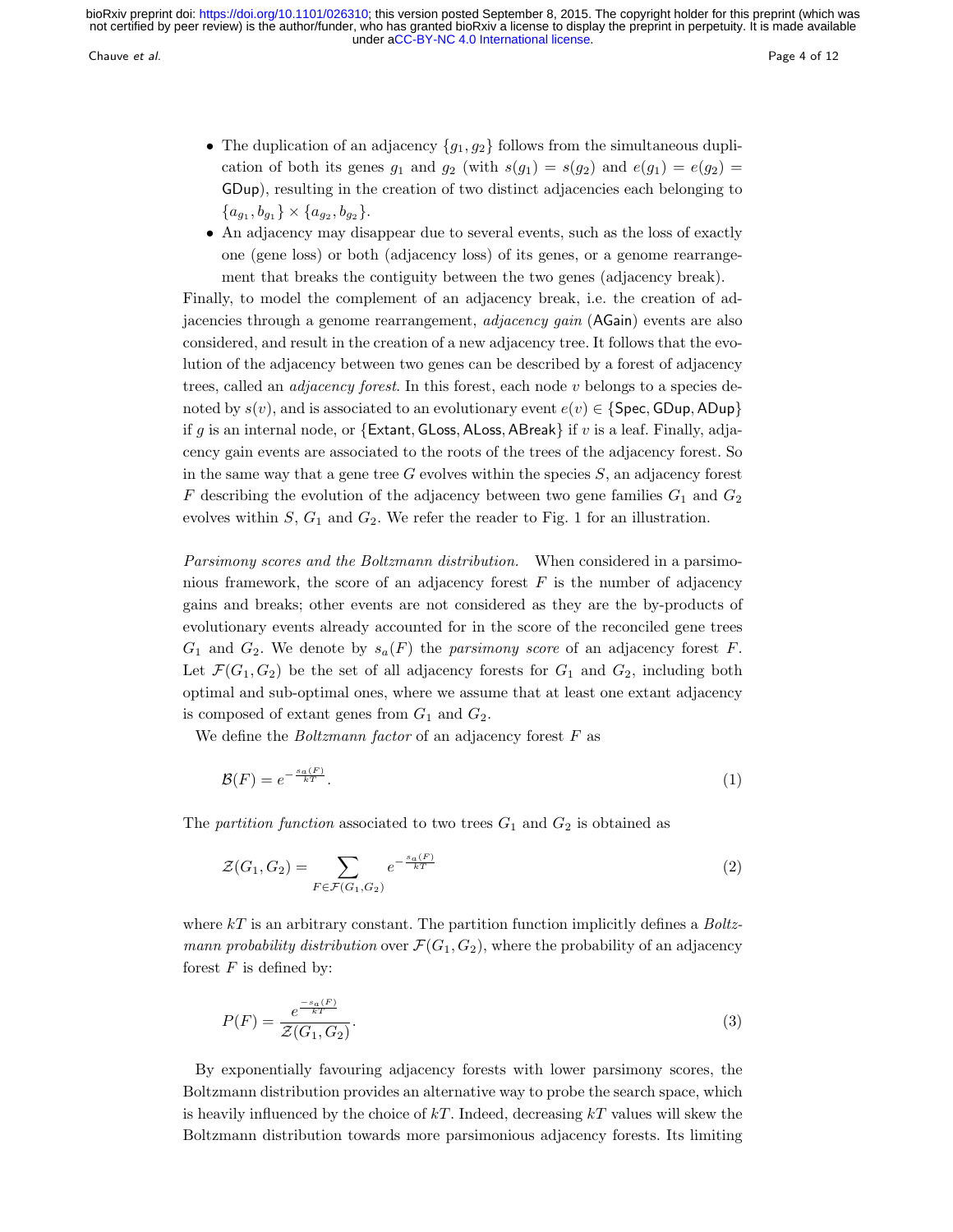Chauve *et al.* Page 5 of 12

distributions are uniform over the whole search space  $(kT \rightarrow +\infty)$  or over the set of co-optimal forests  $(kT \rightarrow 0)$  (see Fig. 3 for an illustration).

A Boltzmann probability distribution on the set of all adjacency forests for a given instance also implies a well defined notion of probability for features of adjacency forests. For example, one can associate a probability to a specific potential ancestral adjacency (i.e. adjacency between two genes from a given ancestral species) as the ratio of the sum of the probabilities of the adjacency forests that contain this adjacency with the partition function.

#### Algorithms

DeCo, the algorithm described in [5] to compute a parsimonious adjacency forest, is a DP scheme constrained by  $S$ ,  $G_1$  and  $G_2$ . We first present this algorithm, then describe how to extend it into an Boltzmann ensemble algorithm.

The DeCo DP scheme. Let  $G_1$  and  $G_2$  be two reconciled gene trees and  $g_1$  and  $g_2$  be two nodes, respectively of  $G_1$  and  $G_2$ , such that  $s(g_1) = s(g_2)$ . The DeCo algorithm computes, for every such pair of nodes  $g_1$  and  $g_2$ , two quantities denoted by  $c_1(g_1, g_2)$  and  $c_0(g_1, g_2)$ , that correspond respectively to the most parsimonious score of a parsimonious adjacency forest for the pairs of subtrees  $G(q_1)$  and  $G(q_2)$ , under the hypothesis of a presence  $(c_1)$  or absence  $(c_0)$  of an ancestral adjacency between  $g_1$  and  $g_2$ . As usual in DP along a species tree, the score of a parsimonious adjacency forest for  $G_1$  and  $G_2$  is given by  $min(c_1(r_1, r_2), c_0(r_1, r_2))$  where  $r_1$  is the root of  $G_1$  and  $r_2$  the root of  $G_2$ .

So,  $c_1(g_1, g_2)$  and  $c_0(g_1, g_2)$  can be computed as the minimum of a sum of the scores of adjacency gains or breaks and, more importantly, of terms of the form  $c_1(x, y)$  and  $c_0(x, y)$  with  $(x, y) \in \{g_1, a_{g_1}, b_{g_1}\} \times \{g_2, a_{g_2}, b_{g_2}\} - (g_1, g_2)$ , using the two combinatorial operator min and +.

 $(Un)$ -ambiguity of the DeCo DP scheme. As defined in [18], the ambiguity of a DP algorithm can be defined as follows: a DP explores a combinatorial solution space (here for DeCo, the space of all possible adjacency forests, including possible suboptimal solutions), that can be explicitly generated by replacing in the equations min by  $\mathbb{U}$  (the set-theoretic union operator) and + by the Cartesian product  $\times$ between combinatorial sets. A DP algorithm is then unambiguous if the unions are disjoint, i.e. the sets provided as its arguments do not overlap.

We claim that the DeCo dynamic programming scheme is unambiguous. Indeed, computing  $c_1(g_1, g_2)$  and  $c_0(g_1, g_2)$  branches on disjoint subcases that each involve a different set of terms  $c_1(x, y)$  and  $c_0(x, y)$ . The only case that deserves a closer attention is the case where  $e(g_1) = e(g_2) = \text{GDup}$ , as a simultaneous duplication can be obtained by two successive duplications. But in this case, the number of AGain events is different (see Fig. 2), which ensures the pairwise difference of solutions.

Stochastic backtrack algorithm through algebraic substitutions. As mentioned in [18], any unambiguous dynamic programming scheme can be adapted through algebraic changes to exhaustively generate the set of all adjacency forests, and also compute the corresponding partition function. To that purpose one simply needs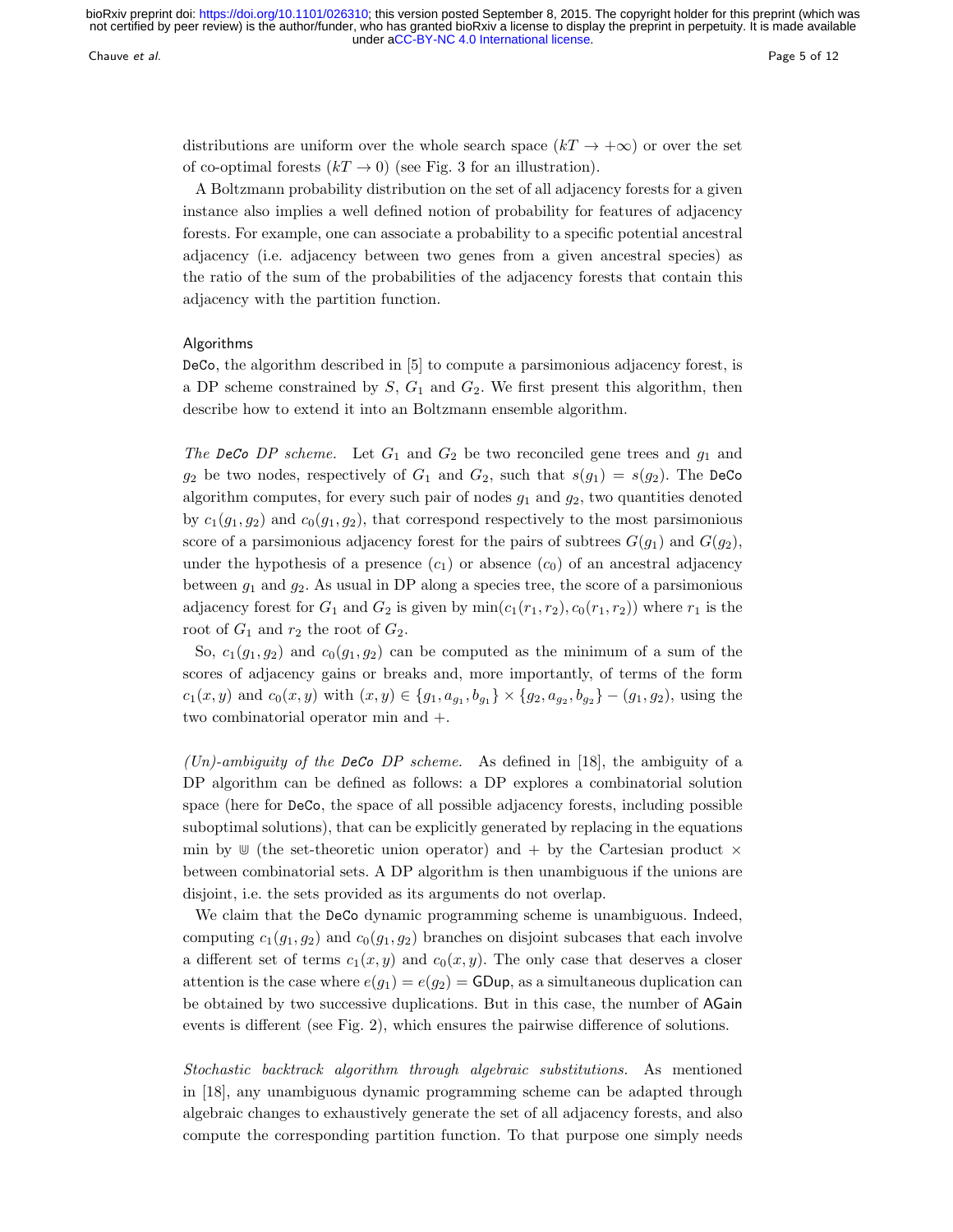not certified by peer review) is the author/funder, who has granted bioRxiv a license to display the preprint in perpetuity. It is made available<br>under [aCC-BY-NC 4.0 International license.](http://creativecommons.org/licenses/by-nc/4.0/) bioRxiv preprint doi: [https://doi.org/10.1101/026310;](https://doi.org/10.1101/026310) this version posted September 8, 2015. The copyright holder for this preprint (which was

Chauve *et al.* Page 6 of 12

| 1. $e(q_1)$ = Extant and $e(q_2)$ = Extant:                                                                                                                                                                                                                                                                                                                                                                                      |                                                                                                                                                                                                                                                                                                                                                                                                                                                                                                                                                                                                       |  |                                                                                               |  |  |  |  |  |
|----------------------------------------------------------------------------------------------------------------------------------------------------------------------------------------------------------------------------------------------------------------------------------------------------------------------------------------------------------------------------------------------------------------------------------|-------------------------------------------------------------------------------------------------------------------------------------------------------------------------------------------------------------------------------------------------------------------------------------------------------------------------------------------------------------------------------------------------------------------------------------------------------------------------------------------------------------------------------------------------------------------------------------------------------|--|-----------------------------------------------------------------------------------------------|--|--|--|--|--|
| $c_1(g_1, g_2) = \begin{cases} \alpha & \text{if } g_1 g_2 \text{ is an adjacency} \\ 0 & \text{otherwise} \end{cases}$<br>$c_0(g_1, g_2) = \begin{cases} \alpha & \text{if } g_1 g_2 \text{ is not an adjacency} \\ 0 & \text{otherwise} \end{cases}$                                                                                                                                                                           |                                                                                                                                                                                                                                                                                                                                                                                                                                                                                                                                                                                                       |  |                                                                                               |  |  |  |  |  |
|                                                                                                                                                                                                                                                                                                                                                                                                                                  |                                                                                                                                                                                                                                                                                                                                                                                                                                                                                                                                                                                                       |  |                                                                                               |  |  |  |  |  |
|                                                                                                                                                                                                                                                                                                                                                                                                                                  |                                                                                                                                                                                                                                                                                                                                                                                                                                                                                                                                                                                                       |  |                                                                                               |  |  |  |  |  |
| 2. $e(g_1)$ = GLoss and $e(g_2) \in \{ \text{Extant}, \text{Spec}, \text{GDup} \}$ :<br>$c_1(g_1,g_2)=c_0(g_1,g_2)=\alpha^{\#\mathrm{\sf NonGDup}(g_2)}$                                                                                                                                                                                                                                                                         |                                                                                                                                                                                                                                                                                                                                                                                                                                                                                                                                                                                                       |  |                                                                                               |  |  |  |  |  |
| 3. $e(g_1) \in \{\text{Extant}, \text{Spec}, \text{GDup}\}$ and $e(g_2) = \text{GLoss}$ :                                                                                                                                                                                                                                                                                                                                        |                                                                                                                                                                                                                                                                                                                                                                                                                                                                                                                                                                                                       |  |                                                                                               |  |  |  |  |  |
| $c_1(g_1,g_2)=c_0(g_1,g_2)=\alpha^{\#\textsf{NonG Dup}(g_1)}$                                                                                                                                                                                                                                                                                                                                                                    |                                                                                                                                                                                                                                                                                                                                                                                                                                                                                                                                                                                                       |  |                                                                                               |  |  |  |  |  |
| 4. $e(g_1)$ = GLoss and $e(g_2)$ = GLoss:                                                                                                                                                                                                                                                                                                                                                                                        |                                                                                                                                                                                                                                                                                                                                                                                                                                                                                                                                                                                                       |  |                                                                                               |  |  |  |  |  |
| $c_1(g_1,g_2)=c_0(g_1,g_2)=\alpha$<br>5. $e(g_1) \in \{\text{Extant}, \text{Spec}\}\$ and $e(g_2) = \text{GDup}$ :                                                                                                                                                                                                                                                                                                               |                                                                                                                                                                                                                                                                                                                                                                                                                                                                                                                                                                                                       |  |                                                                                               |  |  |  |  |  |
| $\begin{split} c_1(g_1,g_2) = \sum \begin{cases} c_1(g_1,b_{g_2}) \times c_0(g_1,a_{g_2}), & c_0(g_1,b_{g_2}) \times c_1(g_1,a_{g_2}), \\ c_1(g_1,b_{g_2}) \times c_1(g_1,a_{g_2}) \times e^{\frac{-\text{AG}}{\text{k} \cdot T}}, & c_0(g_1,b_{g_2}) \times c_0(g_1,a_{g_2}) \times e^{\frac{-\text{AG}}{\text{k} \cdot T}} \end{cases} \\ c_0(g_1,g_2) = \sum \begin{cases} c_0(g_1,b_{g_2}) \times c_0(g_1,a_{g_2}),$         |                                                                                                                                                                                                                                                                                                                                                                                                                                                                                                                                                                                                       |  |                                                                                               |  |  |  |  |  |
|                                                                                                                                                                                                                                                                                                                                                                                                                                  |                                                                                                                                                                                                                                                                                                                                                                                                                                                                                                                                                                                                       |  |                                                                                               |  |  |  |  |  |
|                                                                                                                                                                                                                                                                                                                                                                                                                                  |                                                                                                                                                                                                                                                                                                                                                                                                                                                                                                                                                                                                       |  |                                                                                               |  |  |  |  |  |
| 6. $e(g_1)$ = GDup and $e(g_2) \in \{ \text{Extant}, \text{Spec} \}$ :                                                                                                                                                                                                                                                                                                                                                           |                                                                                                                                                                                                                                                                                                                                                                                                                                                                                                                                                                                                       |  |                                                                                               |  |  |  |  |  |
|                                                                                                                                                                                                                                                                                                                                                                                                                                  |                                                                                                                                                                                                                                                                                                                                                                                                                                                                                                                                                                                                       |  |                                                                                               |  |  |  |  |  |
| $e(g_1) =$ GDUP and $e(g_2) = \sum \begin{cases} c_1(a_{g_1}, g_2) \times c_0(b_{g_1}, g_2), & c_0(a_{g_1}, g_2) \times c_1(b_{g_1}, g_2), \\ c_1(a_{g_1}, g_2) \times c_1(b_{g_1}, g_2) \times e^{-\frac{\Delta G}{kT}}, & c_0(a_{g_1}, g_2) \times c_0(b_{g_1}, g_2) \times e^{-\frac{\Delta B}{kT}} \end{cases}$<br>$c_0(g_1, g_2) = \sum \begin{cases} c_0(a_{g_1}, g_2) \times c_0(b_{$                                     |                                                                                                                                                                                                                                                                                                                                                                                                                                                                                                                                                                                                       |  |                                                                                               |  |  |  |  |  |
|                                                                                                                                                                                                                                                                                                                                                                                                                                  |                                                                                                                                                                                                                                                                                                                                                                                                                                                                                                                                                                                                       |  |                                                                                               |  |  |  |  |  |
| 7. $e(g_1)$ = Spec and $e(g_2)$ = Spec:                                                                                                                                                                                                                                                                                                                                                                                          |                                                                                                                                                                                                                                                                                                                                                                                                                                                                                                                                                                                                       |  |                                                                                               |  |  |  |  |  |
|                                                                                                                                                                                                                                                                                                                                                                                                                                  |                                                                                                                                                                                                                                                                                                                                                                                                                                                                                                                                                                                                       |  | $c_1(a_{q_1}, b_{q_2}) \times c_0(b_{q_1}, a_{q_2}) \times e^{\frac{-A6}{kT}} \times \alpha,$ |  |  |  |  |  |
| $c_1(g_1,g_2) = \sum \begin{cases} c_1(a_{g_1},b_{g_2}) \times c_1(b_{g_1},a_{g_2}) \times \alpha, & c_1(a_{g_1},b_{g_2}) \times c_0(b_{g_1},a_{g_2}) \times e^{\frac{-\textbf{AB}}{\sqrt{kT}}} \times \alpha, \\ c_0(a_{g_1},b_{g_2}) \times c_1(b_{g_1},a_{g_2}) \times e^{\frac{-\textbf{AB}}{\sqrt{kT}}} \times \alpha, & c_0(a_{g_1},b_{g_2}) \times c_0(b_{g_1},a_{g_2}) \times e^{\frac{-\textbf{AB}}{\sqrt{kT}}} \times$ |                                                                                                                                                                                                                                                                                                                                                                                                                                                                                                                                                                                                       |  |                                                                                               |  |  |  |  |  |
|                                                                                                                                                                                                                                                                                                                                                                                                                                  |                                                                                                                                                                                                                                                                                                                                                                                                                                                                                                                                                                                                       |  |                                                                                               |  |  |  |  |  |
|                                                                                                                                                                                                                                                                                                                                                                                                                                  |                                                                                                                                                                                                                                                                                                                                                                                                                                                                                                                                                                                                       |  |                                                                                               |  |  |  |  |  |
|                                                                                                                                                                                                                                                                                                                                                                                                                                  |                                                                                                                                                                                                                                                                                                                                                                                                                                                                                                                                                                                                       |  | $c_1(a_{g_1}, b_{g_2}) \times c_0(b_{g_1}, a_{g_2}) \times e^{\frac{-AG}{kT}} \times \alpha.$ |  |  |  |  |  |
|                                                                                                                                                                                                                                                                                                                                                                                                                                  |                                                                                                                                                                                                                                                                                                                                                                                                                                                                                                                                                                                                       |  |                                                                                               |  |  |  |  |  |
| $c_0(g_1,g_2) = \sum \begin{cases} c_0(a_{g_1},b_{g_2}) \times c_0(b_{g_1},a_{g_2}) \times \alpha, & c_1(a_{g_1},b_{g_2}) \times c_0(b_{g_1},a_{g_2}) \times e^{\frac{-\Lambda G}{kT}} \times \alpha, \\ c_0(a_{g_1},b_{g_2}) \times c_1(b_{g_1},a_{g_2}) \times e^{\frac{-\Lambda G}{kT}} \times \alpha, & c_1(a_{g_1},b_{g_2}) \times c_1(b_{g_1},a_{g_2}) \times e^{\frac{-\Lambda G}{kT}} \times \alpha, \\ c_0(a_{g_1$      |                                                                                                                                                                                                                                                                                                                                                                                                                                                                                                                                                                                                       |  |                                                                                               |  |  |  |  |  |
|                                                                                                                                                                                                                                                                                                                                                                                                                                  |                                                                                                                                                                                                                                                                                                                                                                                                                                                                                                                                                                                                       |  |                                                                                               |  |  |  |  |  |
| 8. $e(g_1)$ = GDup and $e(g_2)$ = GDup:                                                                                                                                                                                                                                                                                                                                                                                          |                                                                                                                                                                                                                                                                                                                                                                                                                                                                                                                                                                                                       |  |                                                                                               |  |  |  |  |  |
|                                                                                                                                                                                                                                                                                                                                                                                                                                  |                                                                                                                                                                                                                                                                                                                                                                                                                                                                                                                                                                                                       |  |                                                                                               |  |  |  |  |  |
|                                                                                                                                                                                                                                                                                                                                                                                                                                  | $\begin{aligned} &c_1(a_{g_1},g_2)\times c_0(b_{g_1},g_2),\\ &c_1(a_{g_1},g_2)\times c_1(b_{g_1},g_2)\times e^{-\overline{\kappa}\overline{T}},\quad c_0(a_{g_1},g_2)\times c_0(b_{g_1},g_2)\times e^{-\overline{\kappa}\overline{T}},\\ &c_1(g_1,a_{g_2})\times c_0(g_1,b_{g_2}),\qquad \qquad c_0(g_1,a_{g_2})\times c_1(g_1,b_{g_2}), \end{aligned}$<br>$c_1(g_1, a_{g_2}) \times c_0(g_1, b_{g_2}),$<br>$c_1(g_1, a_{g_2}) \times c_1(g_1, b_{g_2}) \times e^{-AG}$<br>$c_1(g_1, a_{g_2}) \times c_1(g_1, b_{g_2}) \times e^{-AG}$<br>$c_0(g_1, a_{g_2}) \times c_0(g_1, b_{g_2}) \times e^{-AB}$ |  |                                                                                               |  |  |  |  |  |
|                                                                                                                                                                                                                                                                                                                                                                                                                                  |                                                                                                                                                                                                                                                                                                                                                                                                                                                                                                                                                                                                       |  |                                                                                               |  |  |  |  |  |
|                                                                                                                                                                                                                                                                                                                                                                                                                                  | $c_1(a_{g_1}, a_{g_2}) \times c_1(b_{g_1}, b_{g_2}) \times c_0(a_{g_1}, b_{g_2}) \times c_0(b_{g_1}, a_{g_2}),$                                                                                                                                                                                                                                                                                                                                                                                                                                                                                       |  |                                                                                               |  |  |  |  |  |
|                                                                                                                                                                                                                                                                                                                                                                                                                                  | $c_1(a_{g_1}, a_{g_2}) \times c_1(b_{g_1}, b_{g_2}) \times c_0(a_{g_1}, b_{g_2}) \times c_1(b_{g_1}, a_{g_2}) \times e^{\frac{-\kappa \alpha}{kT}},$<br>$c_1(a_{g_1}, a_{g_2}) \times c_1(b_{g_1}, b_{g_2}) \times c_1(a_{g_1}, b_{g_2}) \times c_0(b_{g_1}, a_{g_2}) \times e^{\frac{-A_0}{kT}}$                                                                                                                                                                                                                                                                                                     |  |                                                                                               |  |  |  |  |  |
|                                                                                                                                                                                                                                                                                                                                                                                                                                  | $c_1(a_{g_1}, a_{g_2}) \times c_1(b_{g_1}, b_{g_2}) \times c_1(a_{g_1}, b_{g_2}) \times c_1(b_{g_1}, a_{g_2}) \times e^{\frac{-2\text{A}}{\text{k}T}}$                                                                                                                                                                                                                                                                                                                                                                                                                                                |  |                                                                                               |  |  |  |  |  |
|                                                                                                                                                                                                                                                                                                                                                                                                                                  | $c_1(a_{g_1}, a_{g_2}) \times c_0(b_{g_1}, b_{g_2}) \times c_0(a_{g_1}, b_{g_2}) \times c_0(b_{g_1}, a_{g_2}) \times e^{\frac{-AB}{kT}}$                                                                                                                                                                                                                                                                                                                                                                                                                                                              |  |                                                                                               |  |  |  |  |  |
| $c_1(g_1,g_2) = \sum \left\{ \begin{matrix} c_1(a_{g_1},a_{g_2}) \times c_0(b_{g_1},b_{g_2}) \times c_1(\omega_{g_1},\omega_{g_2}) \times e^{-\frac{\kappa}{kT}} \\ c_1(a_{g_1},a_{g_2}) \times c_0(b_{g_1},b_{g_2}) \times c_1(a_{g_1},b_{g_2}) \times c_1(b_{g_1},a_{g_2}) \times e^{\frac{-\kappa C + \kappa B}{kT}} \\ c_1(a_{g_1},a_{g_2}) \times c_0(b_{g_1},b_{g_2}) \times c_1(a_{g_1},b_{g$                             |                                                                                                                                                                                                                                                                                                                                                                                                                                                                                                                                                                                                       |  |                                                                                               |  |  |  |  |  |
|                                                                                                                                                                                                                                                                                                                                                                                                                                  |                                                                                                                                                                                                                                                                                                                                                                                                                                                                                                                                                                                                       |  |                                                                                               |  |  |  |  |  |
|                                                                                                                                                                                                                                                                                                                                                                                                                                  | $c_0(a_{g_1}, a_{g_2}) \times c_1(b_{g_1}, b_{g_2}) \times c_0(a_{g_1}, b_{g_2}) \times c_0(b_{g_1}, a_{g_2}) \times e^{\frac{-AB}{kT}},$                                                                                                                                                                                                                                                                                                                                                                                                                                                             |  |                                                                                               |  |  |  |  |  |
|                                                                                                                                                                                                                                                                                                                                                                                                                                  | $c_0(a_{g_1},a_{g_2}) \times c_1(b_{g_1},b_{g_2}) \times c_0(a_{g_1},b_{g_2}) \times c_1(b_{g_1},a_{g_2}) \times e^{\frac{-\mathrm{AG} + \mathrm{AB}}{kT}}$                                                                                                                                                                                                                                                                                                                                                                                                                                           |  |                                                                                               |  |  |  |  |  |
|                                                                                                                                                                                                                                                                                                                                                                                                                                  | $c_0(a_{g_1},a_{g_2}) \times c_1(b_{g_1},b_{g_2}) \times c_1(a_{g_1},b_{g_2}) \times c_0(b_{g_1},a_{g_2}) \times e^{\frac{-\text{AG}+\text{AB}}{kT}}$<br>$c_0(a_{g_1}, a_{g_2}) \times c_0(b_{g_1}, b_{g_2}) \times c_1(a_{g_1}, b_{g_2}) \times c_1(b_{g_1}, a_{g_2}),$                                                                                                                                                                                                                                                                                                                              |  |                                                                                               |  |  |  |  |  |
|                                                                                                                                                                                                                                                                                                                                                                                                                                  | $c_0(a_{g_1}, a_{g_2}) \times c_1(b_{g_1}, b_{g_2}) \times c_1(a_{g_1}, b_{g_2}) \times c_1(b_{g_1}, a_{g_2}) \times e^{\frac{-AC}{kT}}$                                                                                                                                                                                                                                                                                                                                                                                                                                                              |  |                                                                                               |  |  |  |  |  |
|                                                                                                                                                                                                                                                                                                                                                                                                                                  | $c_1(a_{g_1}, a_{g_2}) \times c_0(b_{g_1}, b_{g_2}) \times c_1(a_{g_1}, b_{g_2}) \times c_1(b_{g_1}, a_{g_2}) \times e^{\frac{-R}{kT}}$                                                                                                                                                                                                                                                                                                                                                                                                                                                               |  |                                                                                               |  |  |  |  |  |
|                                                                                                                                                                                                                                                                                                                                                                                                                                  | $c_0(a_{g_1}, a_{g_2}) \times c_0(b_{g_1}, b_{g_2}) \times c_1(a_{g_1}, b_{g_2}) \times c_0(b_{g_1}, a_{g_2}) \times e^{\frac{-AB}{kT}},$                                                                                                                                                                                                                                                                                                                                                                                                                                                             |  |                                                                                               |  |  |  |  |  |
|                                                                                                                                                                                                                                                                                                                                                                                                                                  |                                                                                                                                                                                                                                                                                                                                                                                                                                                                                                                                                                                                       |  |                                                                                               |  |  |  |  |  |
|                                                                                                                                                                                                                                                                                                                                                                                                                                  |                                                                                                                                                                                                                                                                                                                                                                                                                                                                                                                                                                                                       |  |                                                                                               |  |  |  |  |  |
|                                                                                                                                                                                                                                                                                                                                                                                                                                  |                                                                                                                                                                                                                                                                                                                                                                                                                                                                                                                                                                                                       |  |                                                                                               |  |  |  |  |  |
|                                                                                                                                                                                                                                                                                                                                                                                                                                  |                                                                                                                                                                                                                                                                                                                                                                                                                                                                                                                                                                                                       |  |                                                                                               |  |  |  |  |  |
| $c_0(g_1,g_2) = \sum \begin{cases} c_0(a_{g_1},a_{g_2}) \wedge c_0(\cup_{g_1},a_{g_2}) \wedge c_1(\cup_{g_1},g_{g_2}) \wedge c_0(\cup_{g_1},g_{g_2}) \vee c_1 - \frac{\Delta B}{\Delta T} \\ c_0(a_{g_1},a_{g_2}) \times c_0(b_{g_1},b_{g_2}) \times c_0(a_{g_1},b_{g_2}) \times c_1(b_{g_1},a_{g_2}) \times e^{-\Delta B} \\ c_0(a_{g_1},a_{g_2}) \times c_0(b_{g_1},g_2) \times c_0(a_{$                                       |                                                                                                                                                                                                                                                                                                                                                                                                                                                                                                                                                                                                       |  |                                                                                               |  |  |  |  |  |
|                                                                                                                                                                                                                                                                                                                                                                                                                                  |                                                                                                                                                                                                                                                                                                                                                                                                                                                                                                                                                                                                       |  |                                                                                               |  |  |  |  |  |
| Figure 2 Partition function version of the DeCo dynamic programming scheme. This system of<br>recurrences computes the $\alpha$ -rescaled partition function for two reconciled gene trees $g_1$ and $g_2$ ,                                                                                                                                                                                                                     |                                                                                                                                                                                                                                                                                                                                                                                                                                                                                                                                                                                                       |  |                                                                                               |  |  |  |  |  |
| using penalties AG and AB respectively for adjacency gains and breaks.                                                                                                                                                                                                                                                                                                                                                           |                                                                                                                                                                                                                                                                                                                                                                                                                                                                                                                                                                                                       |  |                                                                                               |  |  |  |  |  |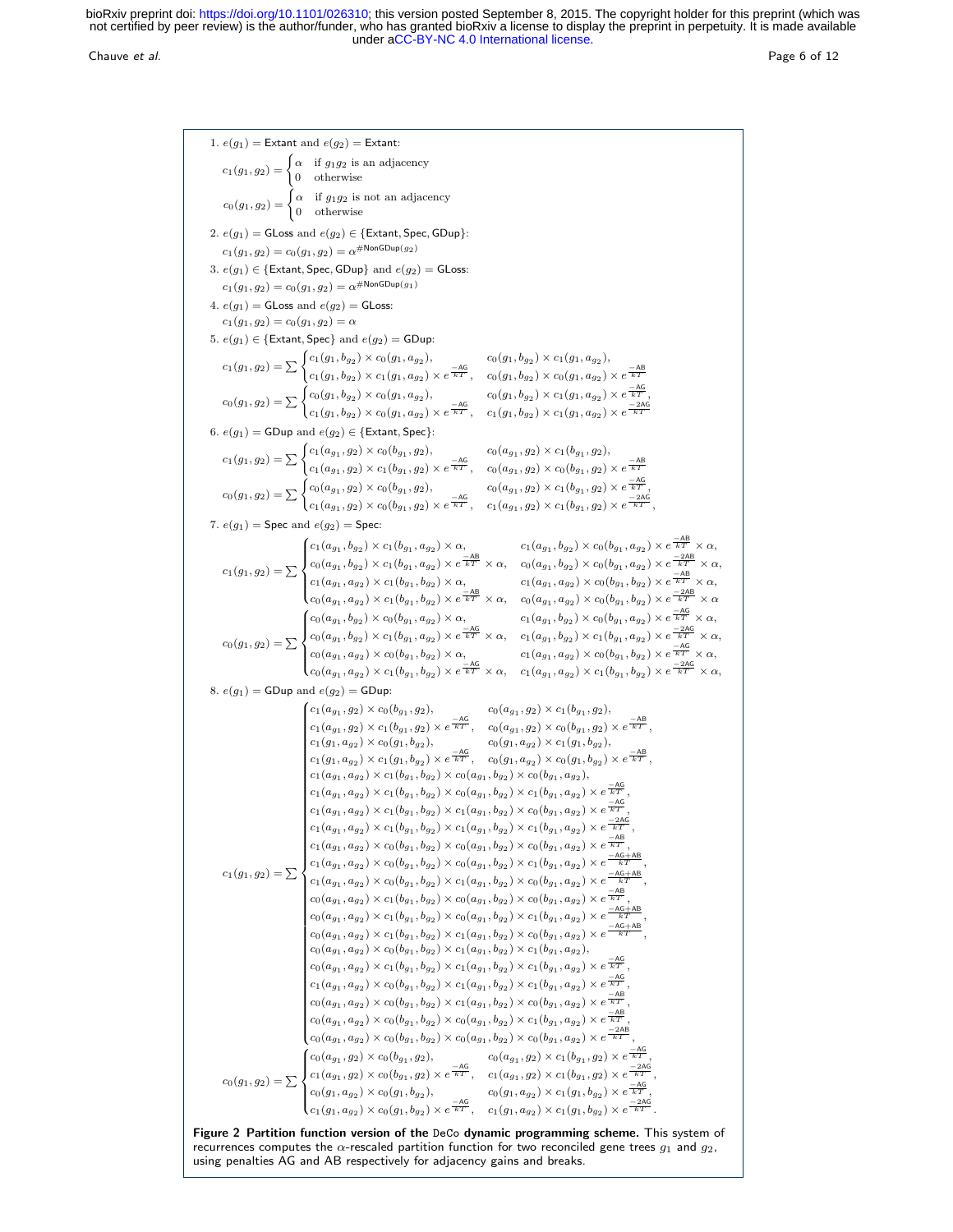to replace the arithmetic operators (min, +) with  $(\sum, \times)$ , and to exponentiate any atomic cost  $C \in \mathbb{R}$  into a (partial) Boltzmann factor  $e^{-C/kT}$  (see Fig. 2).

This precomputation allows us to sample adjacency forests under the Boltzmann distribution, by changing the deterministic backtrack used for maximum parsimony into a stochastic operation. Indeed, assume that the partition function version of the DeCo equation computes  $c_1(g_1, g_2)$  (resp.  $c_0(g_1, g_2)$ ) as  $\sum_{i \in [1, k_1]} t_i$ , where the  $t_i$  denote the contribution to the partition function of one of the local alternatives within the DP scheme. The latter are typically computed recursively as combinations of atomic adjacency gain/break costs, and *recursive* terms of the form  $c_1(x, y)$ and  $c_0(x, y)$  with  $(x, y) \in \{g_1, a_{g_1}, b_{g_1}\} \times \{g_2, a_{g_2}, b_{g_2}\} - \{(g_1, g_2)\}.$ 

Then a (possibly non-parsimonious) random solution can be generated recursively for  $c_1(g_1, g_2)$  (resp.  $c_0(g_1, g_2)$ ), by branching on some  $t_i$  with probability  $t_i/c_1(g_1, g_2)$ (resp.  $t_i/c_0(q_1, q_2)$ ), and proceed recursively on each occurrence of a *recursive* term within the alternative  $t_i$ . The correctness of the algorithm, i.e. the fact that the random process generates each adjacency forests with Boltzmann probability, follows immediately from general considerations on unambiguous DP schemes [18].

The stochastic nature of the backtrack does not affect its worst-case complexity. This Boltzmann sampling algorithm, for an instance composed of two gene trees  $G_1$  and  $G_2$  of respective sizes (number of leaves)  $n_1$  and  $n_2$ , has time complexity of  $\mathcal{O}(n_1 \times n_2)$  for each backtrack.

Rescaling to avoid numerical overflows. The partition function values  $\mathcal{Z}(g_1, g_2)$ , handled during the computation, typically grow exponentially in the total number of nodes in  $G_1$  and  $G_2$ , and may end up overflowing the floating point data type used within the DP tables. Following practice in RNA folding prediction [19], we address this issue by iteratively applying an homogeneous rescaling of these values during the computation, to keep the values found in the DP table asymptotically close to 1, while still allowing for analysis of the Boltzmann distribution.

To that purpose, one introduces a rescaling factor  $\alpha$  which is applied, as a multiplicative term, to some of the DP rules. A rescaling is homogeneous for a pair of (sub)trees  $(G_1(g_1), G_2(g_2))$  (abridged into  $(g_1, g_2)$  from now) when the number of occurrences of  $\alpha$ , encountered during the generation of a given solution  $F$ , only depends on  $(g_1, g_2)$  and not on specific features of F. Let us denote by  $\kappa_{g_1,g_2}$  the number of occurrences of  $\alpha$  for  $(g_1, g_2)$ , then the rescaled contribution of a given solution F is now  $e^{-\frac{s_a(F)}{kT}} \times \alpha^{\kappa_{g_1,g_2}}$ , while the *rescaled partition function*, computed by the modified DP scheme, is given by

$$
\mathcal{Z}_{\alpha}(g_1, g_2) = \sum_{F \in \mathcal{F}(g_1, g_2)} e^{-\frac{s_a(F)}{kT}} \times \alpha^{\kappa_{g_1, g_2}}.
$$
\n
$$
(4)
$$

A direct execution of the stochastic backtrack algorithm then returns each forest F with probability

$$
\frac{e^{-\frac{s_a(F)}{kT}} \times \alpha^{\kappa_{g_1, g_2}}}{\mathcal{Z}_{\alpha}(g_1, g_2)} = \frac{e^{-\frac{s_a(F)}{kT}}}{\mathcal{Z}(g_1, g_2)} = P(F)
$$
(5)

In other words, the introduction of the rescaling does not induce any bias in the stochastic sampling, i.e. the sampling still follows a Boltzmann distribution.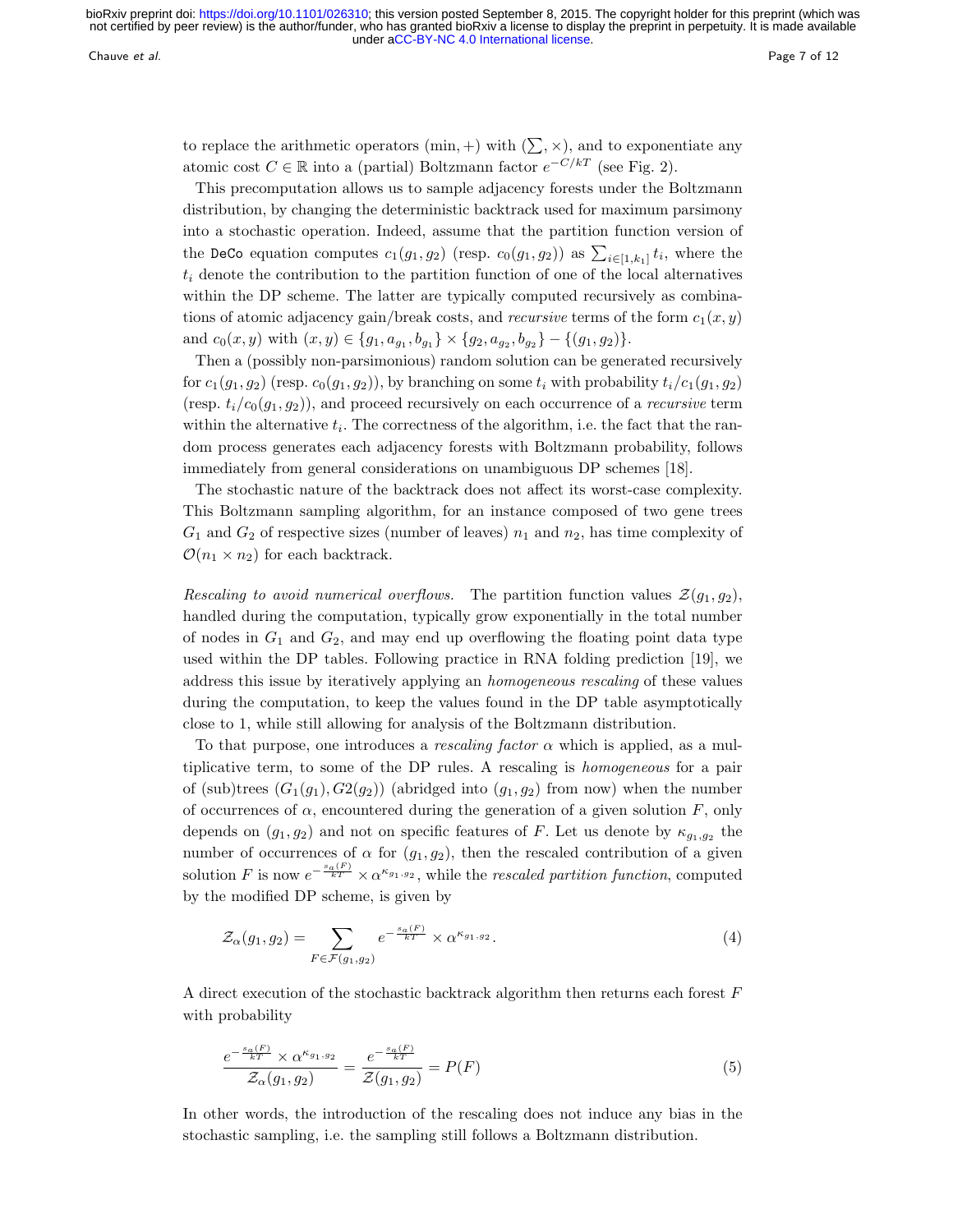

On the other hand,  $\alpha$  can be used to constrain the values  $\mathcal{Z}_{\alpha}(G_1, G_2)$  to avoid numerical overflows. For instance, setting  $\alpha^* = \mathcal{Z}(G_1, G_2)^{1/\kappa_{g_1, g_2}}$  yields  $\mathcal{Z}_{\alpha^*}(G_1, G_2) = 1$ . Furthermore, if the rescaling terms are regularly distributed during the execution of the DP scheme, then the intermediate values  $c_{0|1}(g_1, g_2)$  also typically remain close to 1, thereby avoiding numerical over/underflows. In practice,  $\mathcal{Z}(G_1, G_2)$  is the end product of the computation, and thus cannot be used to determine a suitable value for  $\alpha$ . However, any value that avoids numerical over/underflow can be used, so DeClone accepts as input a prescribed value for  $\alpha$ . Note also that  $\alpha$  can also be typically inferred from a partial computation, based on the first occurrence of an under/overflow in the DP matrices. To apply these concepts in the context of the DeCo DP scheme, we are left to find an homogeneous rescaling.

Fortunately, we observe that the number of recursive calls  $c_{0|1}(g'_1, g'_2)$ , where  $e(g'_1) \neq \text{G}$ Dup and  $e(g'_2) \neq \text{G}$ Dup, is provably constant<sup>[1]</sup> within the solutions generated from any call  $c_{0|1}(g_1, g_2)$ . From this observation that can be tediously verified by induction, we adapt the DP scheme as illustrated by Fig. 2.

Inside-Outside algorithm While the sampling algorithm described above provides a flexible, easy to implement, approach to analyze the Boltzmann distribution, it only allows for the computation of estimates for properties of interest (for example the occurrence of a specific ancestral adjacency in evolutionary scenarios), whose accuracy may critically depend on the number of samples, the  $- a$  priori unknown – variance of the underlying distribution, or other factors. However, whenever the property of interest, in conjunction with the DP scheme, fulfills certain technical conditions [18], it is possible to compute its expectation exactly in polynomial time, by transforming the DP scheme using a variant of the inside-outside algorithm.

More precisely, our objective is to compute the probabilities associated with each of the  $\mathcal{O}(n_1 \times n_2)$  left-hand-side (LHS) to right-hand-side (RHS) transitions in the DP recurrence. Let us denote by  $l \rightarrow r$  an LHS/RHS transition, such that

$$
l \in \{0, 1\} \times G_1 \times G_2
$$
 and  $r \in \mathbb{R}^+ \times (\{0, 1\} \times G_1 \times G_2)^*$ , (6)

<sup>[1]</sup>For the sake of simplicity, we assume here that calls of the form  $c_{0|1}(g_1, g_2)$ , where  $e(g_1)$  = GLoss (resp.  $e(g_2)$  = GLoss), are expanded into calls  $c_{0|1}(g_1, a_{g_2})$  and  $c_{0|1}(g_1, b_{g_2})$ (resp.  $c_{0|1}(a_{g_1}, g_2)$  and  $c_{0|1}(b_{g_1}, g_2)$ ), unless  $g_2$  (resp.  $g_1$ ) is also a leaf.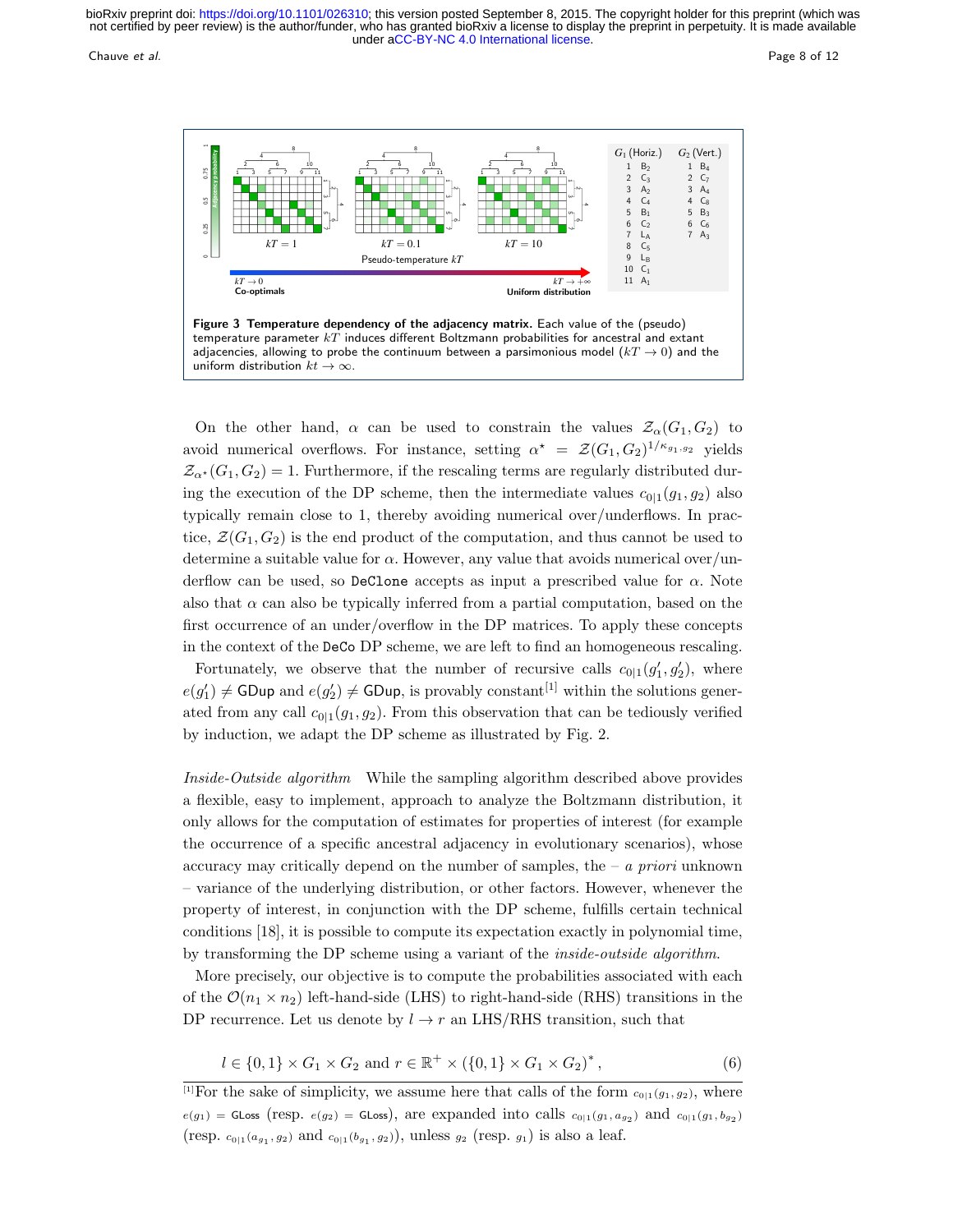Chauve *et al.* Page 9 of 12

and by  $\mathcal{F}_{l\to r}$  the set of forests whose production borrows the  $l \to r$  transition. The Boltzmann probability of  $(l \to r)$  is then defined as

$$
P(l \to r) := \sum_{F \in \mathcal{F}_{l \to r}} P(F) \equiv \frac{\sum_{F \in \mathcal{F}_{l \to r}} e^{-\frac{s_a(F)}{kT}}}{\mathcal{Z}(G_1, G_2)}.
$$
(7)

Since  $\mathcal{Z}(G_1, G_2)$  is known, it is sufficient to compute the numerator of the above fraction, i.e. the total Boltzmann factor of the forests  $\mathcal{F}_{l\to r}$  that feature  $(l \to r)$ . On the other hand, the number of forests in  $\mathcal{F}_{l\rightarrow r}$  typically grows exponentially on  $n_1 + n_2$ , so one must find an efficient strategy for computing this summation.

The principle of the inside-outside algorithm [15] is to decompose each of the executions, associated with a forest in  $\mathcal{F}_{l\rightarrow r}$ , into: a) an *inside* part, generated from the recursive calls in the RHS  $r$ ; and b) an *outside* part, which denotes the context in which the LHS l appears, i.e. an execution of the DP scheme which features a recursive call to l, and is truncated at that point. Let us remark that the inside and outside parts are independent, i. e. any inside part can be combined with any outside part to form a valid execution of the DP scheme, and the score of the associated forest is simply obtained by summing the scores of its two parts. Thus, the total Boltzmann factor of the forests  $\mathcal{F}_{l \to r}$ ,  $l := (x_l, g_l, g'_l)$ , can be decomposed as

$$
\sum_{F \in \mathcal{F}_{l \to r}} e^{-\frac{s_a(F)}{kT}} \equiv e^{-\frac{C_r}{kT}} \times \prod_{(x,g,g') \in r} c_x(g,g') \times \underbrace{d_{x_l}(g_l,g'_l)}_{\text{Outside contribution}},
$$
\n(8)

where  $C_r$  denotes the constant score increment in the RHS, and  $d_{x_l}(g_l, g_l')$  is the outside partition function, i.e. the total Boltzmann factor of all outside parts that are truncated at l. This term can be computed in  $\mathcal{O}(n_1 \times n_2)$  by inverting the DP scheme of Fig. 2 in a purely generic, yet quite technical, fashion [18]. To limit the risk of mistakes in the derivation/implementation of DP equations for  $d_{01}(g_1, g_2)$ , we implemented an *ad hoc* parser, based on the inversion principle described by Ponty and Saule [18].

Once the probabilities  $P(l \to r)$  are known, it is possible to determine the probability of an (ancestral) adjacency  $(g_1, g_2)$  by simply summing over the probabilities of transitions that infer such an adjacency, i. e. that feature a recursive call of the form  $c_1(g_1, g_2)$  within their RHS. Iterating this over all  $(g_1, g_2)$  pairs, one obtains an adjacency matrix, as shown in Fig. 3.

## Results and discussion

Data. We re-analyzed a dataset described in  $[5]$  composed of 5,039 reconciled gene trees and 50, 389 extant gene adjacencies, forming 6, 074 DeCo instances, with genes taken from 36 mammalian genomes from the Ensembl database in 2012. In [5], these data were analyzed using the DeCo algorithm that computed a single parsimonious adjacency forest per instance. All together, these adjacency forests defined 112, 188 (resp. 96, 482) ancestral and extant genes (resp. adjacencies)  $[2]$ ,

<sup>&</sup>lt;sup>[2]</sup>By "ancestral adjacency", we mean adjacency that involves two genes  $g_1$  and  $g_2$ whose descendants in their respective gene trees satisfy that they do not belong to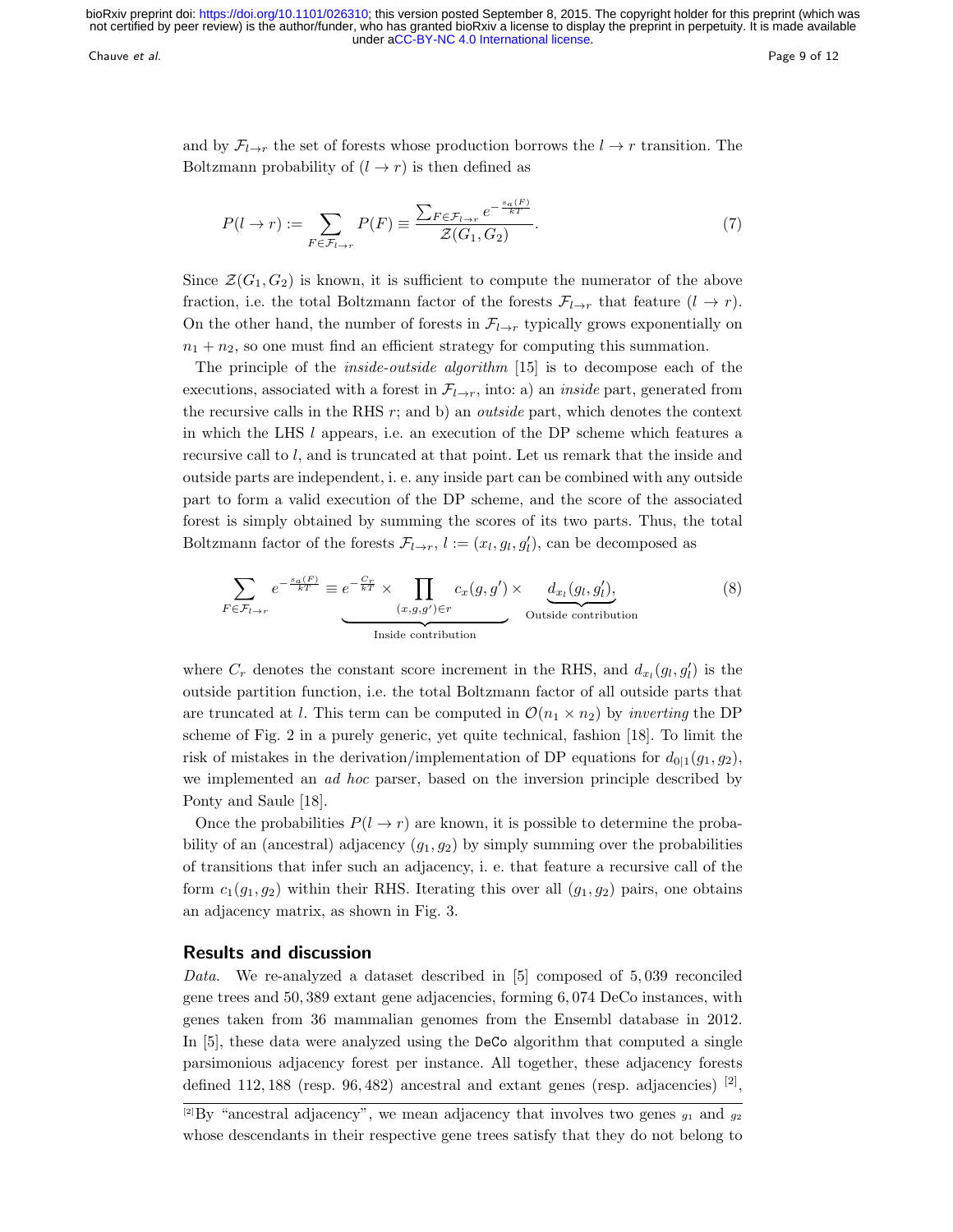Chauve *et al.* Page 10 of 12

and, more important, lead to 5, 817 ancestral genes participating to three or more ancestral adjacencies, which represent a significant level of syntenic conflict (close to 5%), as a gene can only be adjacent to at most two neighboring genes along a chromosome.

 $DeCo$  scores, solution space. Unlike reconciled gene trees, whose mutation cost can be high, most adjacency forests have a relatively low cost, with only 32 instances leading to forest of score 5 or above, while the average number of parsimonious syntenic events (adjacency gain and break) is 1.25. This illustrates the fact that syntenic events, that are due to genome rearrangements, are rare evolutionary events, which suggests that parsimony is a relevant criterion for such characters, and that robustness of syntenic characters with respect to the whole solution space should be assessed in terms of optimal or slightly suboptimal evolutionary scenarios.

Boltzmann sampling and exact Boltzmann probabilities. For each instance, we sampled 1, 000 adjacency forests under the Boltzmann distribution, for three values of  $kT$ , 0.001, 0.1, 0.5, and recorded the frequency of all observed ancestral adjacencies. Then for the same values of  $kT$ , we computed the exact Boltzmann probability of all potential ancestral adjacencies using the inside-outside algorithm. The result observed were very similar whether sampling or exact probabilities were considered. However, the time required to compute exact Boltzmann probabilities is polynomial, so the exact Boltzmann approach based on the inside-outside algorithm should naturally be favoured in applications. In consequence, we discuss only the case of exact Boltzmann probabilities below.

The main difference between the three values of kT is that, with  $kT = 0.5$ , nonoptimal adjacency forests have a higher Boltzmann probability in the Boltzmann distribution, while  $kT = 0.1$  skews the distribution toward optimal adjacency forests and slightly suboptimal ones, and  $kT = 0.01$  ensures that the probability of suboptimal adjacency forests is extremely low and almost does not contribute to the partition function. We then looked at the numbers of ancestral adjacencies, genes and syntenic conflicts from ancestral adjacencies in terms of Boltzmann probability. Table 1 below summarizes the obtained results.

The difference observed between the results with different values of  $kT$  supports that parsimony is an appropriate criterion for looking at gene adjacency evolution. Indeed, in the results obtained with  $kT = 0.5$ , that gives a higher probability to non-optimal adjacency forests, it appears that the number of conserved ancestral adjacencies drops sharply after probability 0.6, showing that very few ancestral adjacencies appear with high probability. However, with  $kT = 0.1$  and  $kT = 0.01$ , by taking a high probability threshold (starting at a threshold of 0.6), we reduce significantly the number of syntenic conflicts while maintaining a relatively similar number of ancestral genes than the experiments described in [5]; this observation illustrates the potential of the ensemble approach compared to the classical dynamic approach that relies on a single arbitrary optimal solution. Next, the experiment

the same species  $s(g_1)$  (equal to  $s(g_2)$ ), *i.e.*  $g_1$  and  $g_2$  are pre-speciation genes, that were not duplicated within their species. This choice is motivated by the fact that the reconstruction of ancestral genomes considers pre-speciation genomes.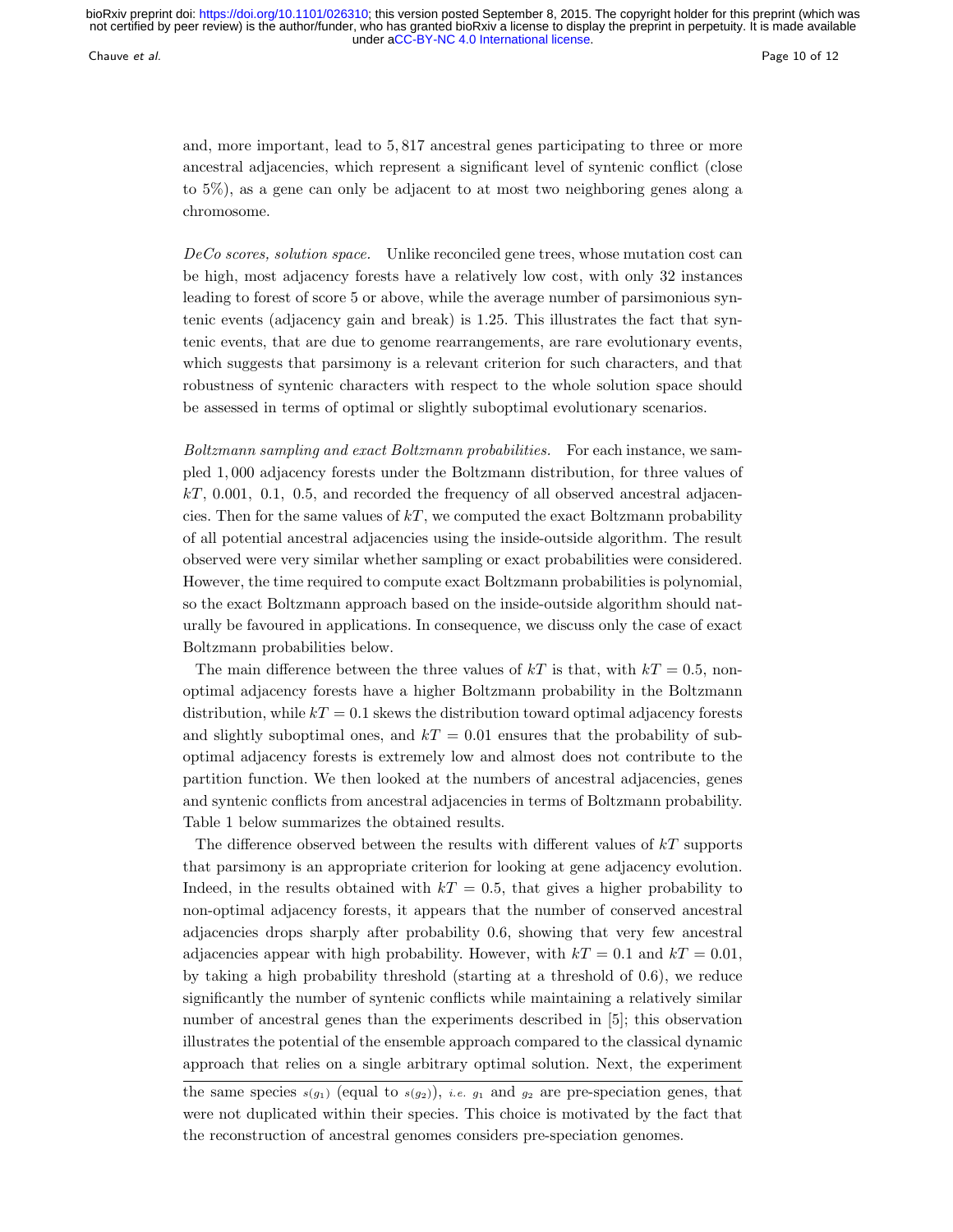Chauve *et al.* Page 11 of 12

| Proba. | Ancestral genes |            | Ancestral adjacencies |            |            | Syntenic conflicts |            |            |             |
|--------|-----------------|------------|-----------------------|------------|------------|--------------------|------------|------------|-------------|
|        | $kT = 0.5$      | $kT = 0.1$ | $kT = 0.01$           | $kT = 0.5$ | $kT = 0.1$ | $kT = 0.01$        | $kT = 0.5$ | $kT = 0.1$ | $kT = 0.01$ |
| > 0.1  | 122,593         | 120.495    | 120,531               | 137,133    | 116,671    | 116,873            | 31,415     | 14,655     | 14,863      |
| > 0.2  | 121.896         | 119.792    | 119.864               | 130.928    | 113.835    | 114.109            | 26.415     | 12.631     | 12,871      |
| > 0.3  | 120,869         | 118,871    | 118,913               | 122,073    | 110,472    | 110,676            | 19,729     | 10,259     | 10,471      |
| > 0.4  | 118.240         | 117,883    | 117.990               | 111,224    | 107.492    | 107,845            | 11,569     | 8.439      | 8.738       |
| > 0.5  | 113,023         | 116,476    | 116,810               | 100,265    | 103,963    | 105,015            | 5,658      | 6,578      | 7.373       |
| > 0.6  | 104.970         | 114.699    | 114.902               | 88.943     | 100.064    | 100.511            | 3.044      | 5,081      | 5.387       |
| > 0.7  | 92.647          | 112.834    | 112.924               | 75.063     | 96.546     | 96.789             | 1.363      | 4.104      | 4.301       |
| > 0.8  | 75.408          | 110,272    | 110.503               | 58,665     | 92.181     | 92.621             | 492        | 3.290      | 3.496       |
| > 0.9  | 45.753          | 107.769    | 107.863               | 34.005     | 88.132     | 88.373             | 65         | 2.717      | 2.886       |
| $=1$   | 13              | 16.470     | 106,903               |            | 10,798     | 87,048             | 0          | 0          | 2,690       |

Table 1 Characteristics of ancestral genes and adjacencies from observed ancestral adjacencies filtered by Boltzmann probability (leftmost column), with different  $kT$  values.

with  $kT = 0.01$  that considers only co-optimal scenarios (the probability of nonoptimal scenarios falls under the numerical precision) shows that, despite conserving only ancestral adjacencies with maximal support in terms of Boltzmann probability, a significant number of syntenic conflicts remains. We conjecture that this is due to errors in the considered reconciled gene trees, and it would be interesting to see if the information about highly supported conflicting adjacencies can be used to correct reconciled gene tree.

## **Conclusions**

The main contribution of our work is an extension of the DeCo dynamic programming scheme to consider adjacency forests in a probabilistic framework, under the Boltzmann distribution. The application of our algorithms on a mammalian genes dataset, together with a simple threshold-based, approach to filter ancestral adjacencies, proved to be effective to reduce significantly the number of syntenic conflicts, illustrating the interest of the ensemble approach. This preliminary work raises several questions and can be extended along several lines. Among them, we can cite two of immediate interest. First, given the Boltzmann probabilities of the adjacency gains and breaks associated to ancestral adjacencies, we could use them to compute a Maximum Expected Accuracy adjacency forest, which is a parsimonious adjacency forest in a scoring model where each event is weighted by Boltzmann probability (see [20] for an example of this approach for RNA secondary structures). This would provide a unique evolutionary scenario per instance. Next, we considered here an evolutionary model based on speciation, duplication and loss. A natural extension would be to include the event of lateral gene transfer in the model. Efficient reconciliation algorithms exist for several variants of this model [3, 4], together with an extension of DeCo, called DeCoLT [21]. DeCoLT is also based on dynamic programming, and it is likely that the techniques we developed in the present work also apply to this algorithm.

#### Competing interests

The authors declare that they have no competing interests.

Author's contributions All authors participated in all aspects of the study.

#### Acknowledgements

J.P.P.Z visit to Simon Fraser University was funded by the São Paulo Research Foundation (FAPESP).